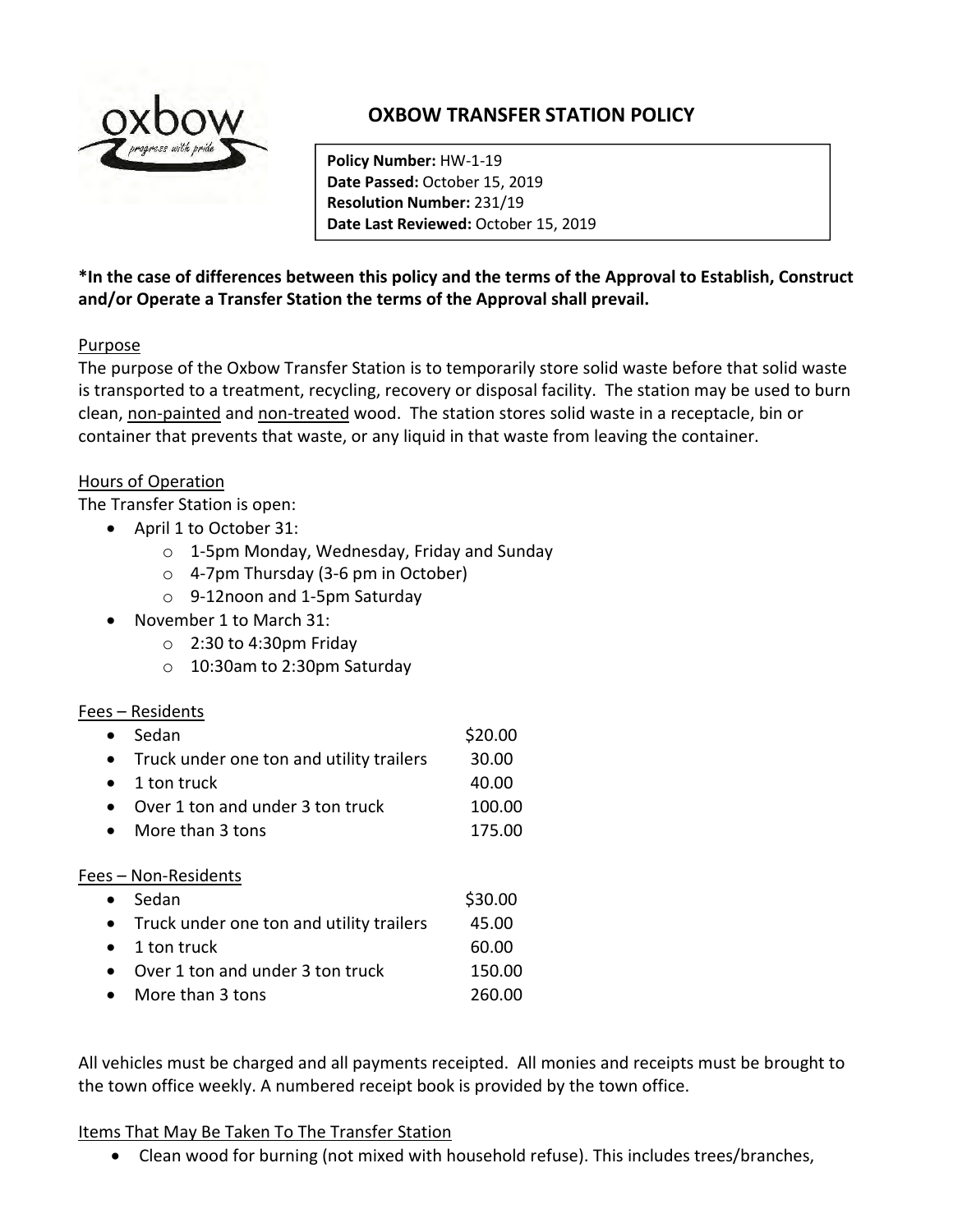shrubs, untreated wood. This does not include sorted or unsorted demolition debris. This is not to be accepted. The owner/person wishing to dispose of this material should be told to contact GFL or Loraas Disposal.

- Recycling items: paper, cardboard, tins, bottles. These are deposited in the appropriate recycling bins.
- Household garbage which is deposited in the appropriate bin(s).

## Items Not Accepted

- Electronic devices including microwaves these items can be dropped off at the Town shop
- Liquid domestic waste (sewage)
- Hazardous substances or dangerous goods
- Petroleum products, remains or by-products
- By-products of a slaughterhouse
- Biomedical waste
- Shingles
- Tires
- Cement and rubble
- Vehicles

# Site Maintenance and Procedures

- 1. All vehicles will be inspected at the gate. At this time the site operator will approve/disapprove the material to be disposed. If the site operator approves part of the load but not all, the full cost of the vehicle as per the schedule of fees shall apply.
- 2. If approved the site operator will receive the appropriate payment, issue a receipt and inform the driver where to 'dump'.
- 3. If not approved, the site operator will advise the driver to contact Loraas Disposal.
- 4. If partially approved, the site operator will inform driver where to 'dump' the approved materials and ensure that only the approved materials are deposited in the appropriate bin(s) and all unapproved materials leave the transfer station site.

#### Bins

The site operator will arrange for the removal of bins by Loraas Disposal as frequently as necessary to ensure there is no 'overflow' of bins.

#### Burn Pile

- 1. No burning shall take place without the approval; firstly of the SK Ministry of Environment and then the Fire Chief and the Chief Administrative Officer.
- 2. When a pile is to be burned, the Oxbow/Enniskillen Fire Department and members of the fire department shall conduct and/or monitor the burn.
- 3. Prior to a burn, the burn pile shall be inspected to ensure no household garbage or items that should not be burned are in the pile.

#### Maintenance

Weekly, or more frequently as required, the site operator will:

- collect loose refuse and dispose of it accordingly;
- ensure the burn pile is neat and non-burn materials have been removed;
- ensure overall neatness and cleanliness of the site.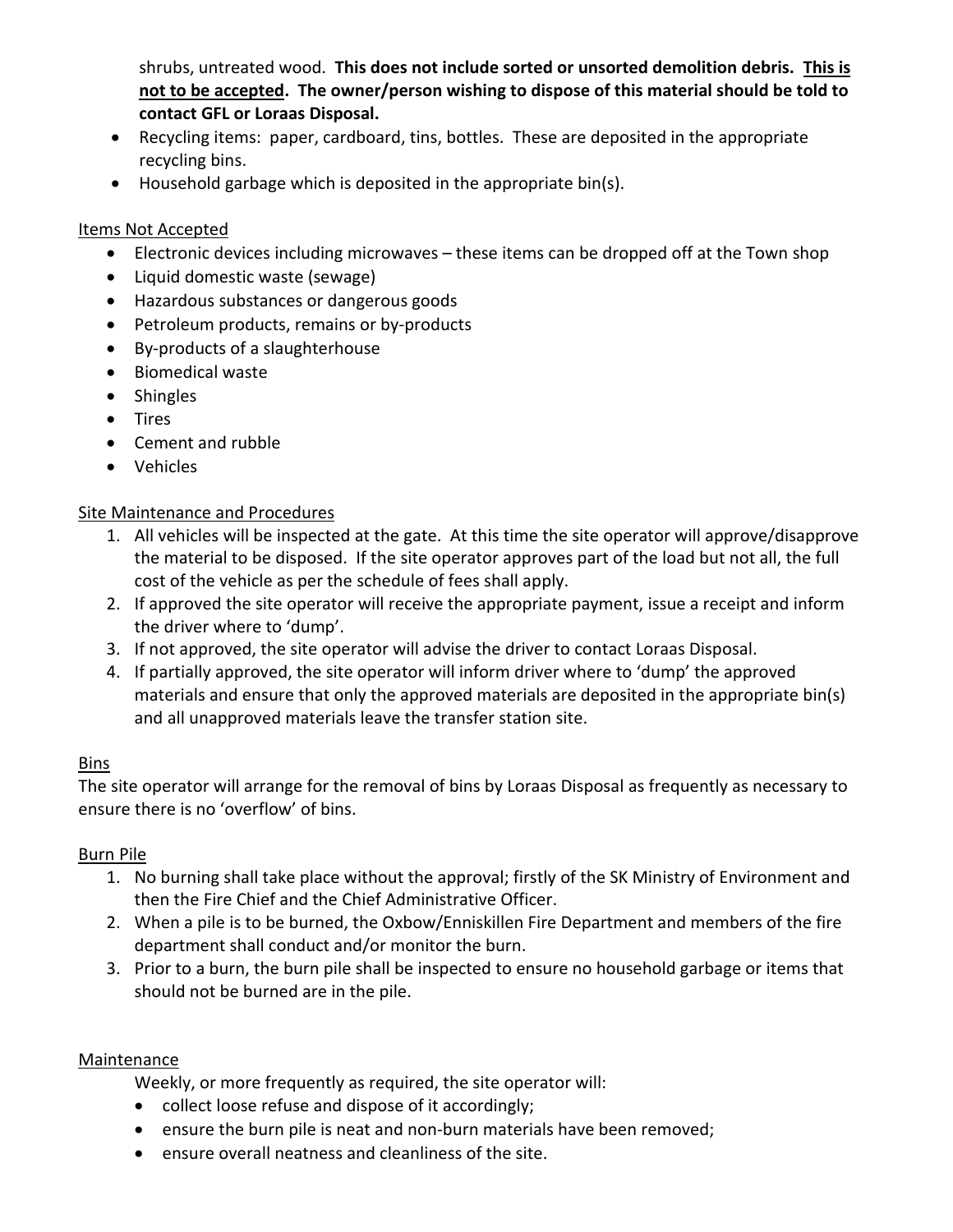#### Log Book

The site operator will maintain a daily/weekly/monthly log of usage of the site in the matter prescribed and attached. The log book shall be kept at the Transfer Station and the monthly log submitted at the end of each month to the Office. The log book will include number of disposals, type and comments.

### Items Kept at Transfer Station Site

- Permit to Operate
- Log Book
- Policies and Procedures as approved by the Council of the Town of Oxbow

Copies of the Permit to Operate, Policies and Procedures, and the monthly summary of the log book shall also be kept at the Town Office and Town Public Works Shop.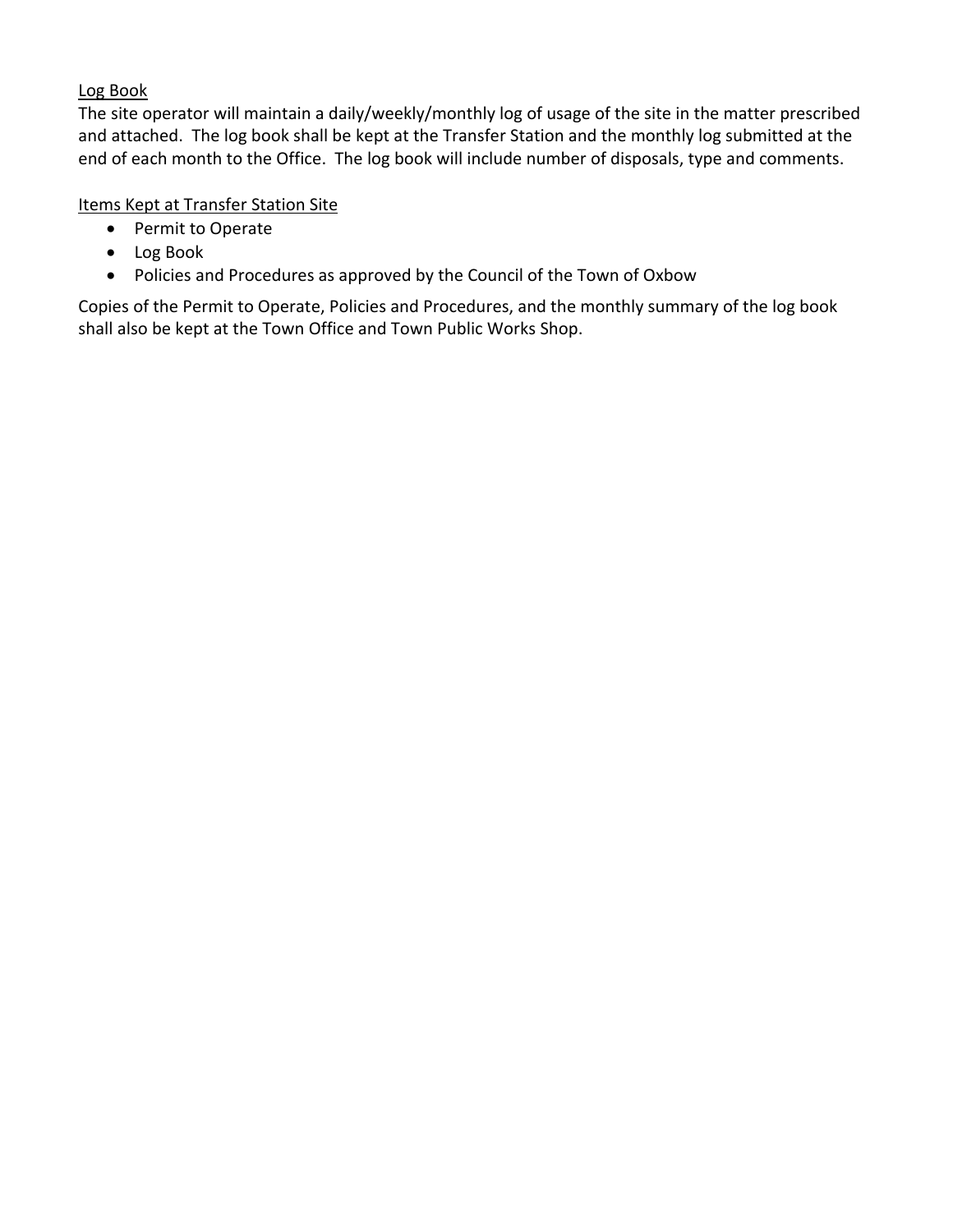#### TRANSFER STATION LOG BOOK WEEK STARTING WEEK ENDING

|                     | <b>SUN</b> | <b>MON</b> | <b>TUE</b> | <b>WED</b> | <b>THU</b> | <b>FRI</b> | <b>SAT</b> | <b>TOTAL</b> |
|---------------------|------------|------------|------------|------------|------------|------------|------------|--------------|
| <b>SEDAN</b>        |            |            |            |            |            |            |            |              |
| $2$ TON OR          |            |            |            |            |            |            |            |              |
| <b>UTILITY</b>      |            |            |            |            |            |            |            |              |
| <b>TRAILER</b>      |            |            |            |            |            |            |            |              |
| 1 TON               |            |            |            |            |            |            |            |              |
| <b>MORE THAN 1</b>  |            |            |            |            |            |            |            |              |
| <b>TON</b>          |            |            |            |            |            |            |            |              |
| <b>BURN</b>         |            |            |            |            |            |            |            |              |
| <b>RECYCLE</b>      |            |            |            |            |            |            |            |              |
| <b>HOUSEHOLD</b>    |            |            |            |            |            |            |            |              |
| <b>TURNED</b>       |            |            |            |            |            |            |            |              |
| <b>AWAY</b>         |            |            |            |            |            |            |            |              |
| <b>SITE CLEANUP</b> |            |            |            |            |            |            |            |              |
| (WALK               |            |            |            |            |            |            |            |              |
| <b>AROUND)</b>      |            |            |            |            |            |            |            |              |
| <b>RECYCLE BIN</b>  |            |            |            |            |            |            |            |              |
| <b>REPLACEMENT</b>  |            |            |            |            |            |            |            |              |
| (NUMBER OF          |            |            |            |            |            |            |            |              |
| <b>BINS</b> )       |            |            |            |            |            |            |            |              |
| <b>30 YARD BIN</b>  |            |            |            |            |            |            |            |              |
| <b>REPLACEMENT</b>  |            |            |            |            |            |            |            |              |
| <b>PUSH</b>         |            |            |            |            |            |            |            |              |
| <b>BACK/CLEAN</b>   |            |            |            |            |            |            |            |              |
| <b>BURN PILE</b>    |            |            |            |            |            |            |            |              |
| <b>BURN</b>         |            |            |            |            |            |            |            |              |
| <b>TOTAL</b>        |            |            |            |            |            |            |            |              |